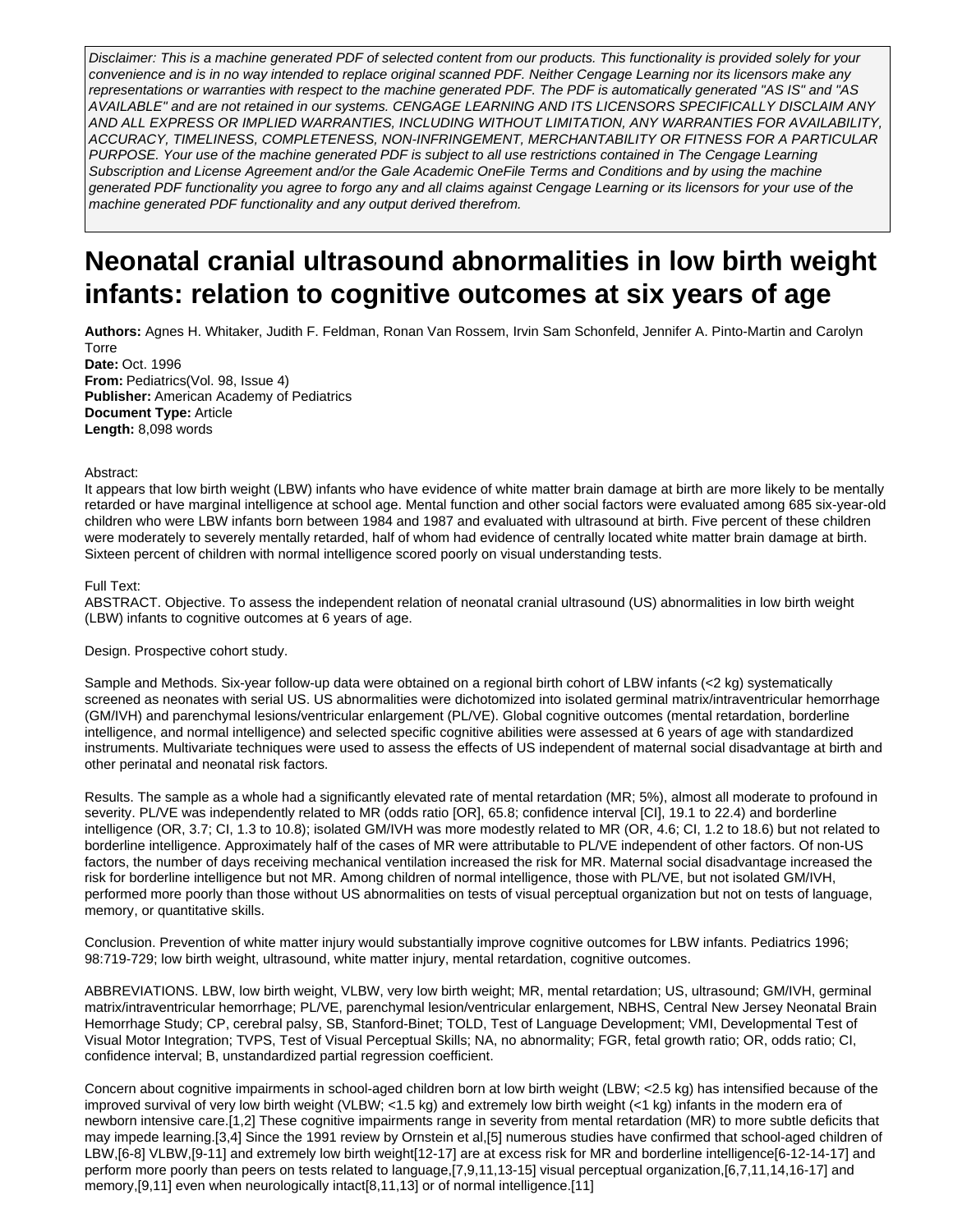Before the advent of brain imaging, postmortem studies implicated perinatal brain injury in the etiology of MR[18,19] and more subtle cognitive deficits[20] in premature LBW infants. After the introduction of neonatal cranial ultrasound (US) in the early 1980s, it became possible to study the relation of perinatal brain injury to suboptimal cognitive outcomes in LBW survivors. The most commonly seen US abnormalities in LBW neonates can be categorized on the basis of neuropathology[21,22] into two groups: (1) isolated germinal matrix/intraventricular hemorrhage (GM/IVH); and (2) parenchymal lesions/ventricular enlargement (PL/VE) with or without GM/IVH. Both injury groups are potentially relevant to cognitive impairment: isolated GM/IVH, because the germinal matrix, a fetal brain structure that involutes by 34 to 36 weeks' gestation,[23] has importance for neuronal and glial proliferation and migration; [24] and PL/VE, because both PL and VE reflect injury to white matter[21] with implications for brain organization[24,25] and myelination.[24,26-29]

In addition to perinatal brain injury, other risk factors for suboptimal cognitive outcomes by school age may accompany LBW; these include other medical complications and maternal social disadvantage. Most studies that have used multivariate techniques to assess the independent relation of US abnormalities to school-age cognitive outcomes have examined relatively small, hospital-based samples.[30-33] The only report to date on a regional birth cohort examined the relation of one type of US abnormality (PL/ VE) to one outcome (MR) in children with a very restricted range of birth weights (<750 g).[17]

By contrast, the present study examines the relation of both groups of US abnormalities (GM/IVH and PL/VE) to a range of cognitive outcomes at school age in a large, regionally defined LBW cohort. The cohort has been well described in terms of other risk factors at birth and neurodevelopmental impairment at 2 years of age.[34] The school-age cognitive outcomes studied include MR and borderline intelligence as well as specific abilities (language, visual perceptual organization, short-term memory, and quantitative reasoning) in children of normal intelligence.

# METHODS

## Birth Cohort

Children in this study belong to the birth cohort enrolled in the Central New Jersey Neonatal Brain Hemorrhage Study (NBHS)[22,35] That study prospectively enrolled 1105 consecutive infants with birth weights of 501 to 2000 g who were born in or admitted to three New Jersey hospitals between September 1, 1984, and June 30, 1987. The neonatal intensive care units of these three hospitals provided neonatal care for 83% of all infants born at less than 2000 g and about 90% of all born at less than 1500 g in three New Jersey counties during this period. Based on the 1980 and 1990 census reports, this three-county region had a per capita income (\$13 344 in 1980 and \$18 517 in 1990) that was higher than that of the United States as a whole (\$10 797 and \$16 535, respectively), but similar to that of the state of New Jersey (\$13 129 and \$18 714, respectively). The proportion of African-Americans and other minorities (Hispanics, Asians, and Native Americans) in the region was also lower (8.4% in the 1980 census and 12.8% in 1990) than that reported for the nation (14.9% and 19.7%, respectively) and the state 15.5% and 20.7%).[22,35]

#### Neonatal Procedures

As part of a protocol described in detail elsewhere,[35] serial cranial US was performed at 4 and 24 hours and 7 days of life; 98% of the cohort had at least one of the three films, and 47% were additionally scanned at the fifth hospital week and/or before discharge. In 92% of the infants, two radiologists, informed only of the infants, birth weights, read the scans independently; when they disagreed on the presence or time of onset of an abnormality, a third reader rendered a decision. This report uses the consensus reading whenever available; otherwise, the initial reading by one radiologist is used. A maternal interview and systematic chart abstraction provided other important prenatal, perinatal, and neonatal descriptors.[35]

#### Procedures at 2 Years

At 2 years of age (corrected for prematurity), 86% of the surviving children were reassessed by examination (80%) or maternal questionnaire (6%) for major neurodevelopmental impairment, including cerebral palsy (CP).[34]

#### Sample at 6 Years

By 6 years of age, 207 children had died, leaving children from the birth cohort eligible for follow-up. Of the 898 surviving children, 685 (76%) participated in the study at 6 years of age, 45 (5%) families refused, 143 (16%) could not be located and 25 (3%) had been adopted. The 213 nonparticipants did not differ from the participants in birth characteristics, including US status. However, mothers of nonparticipants were more likely to be socially disadvantaged, as reflected on a composite index described below (P <.001). Of the 685 participants, 597 (87%) were assessed at home visits, 85 (12%) by phone, and 3 (0.4%) by mail. Phone or mail assessments were conducted only when the child resided more than 1 day's travel from the field office or the family strongly preferred that option. Children assessed by phone or mail did not differ from those seen at home visits in birth characteristics or maternal social disadvantage. Because of the more limited information available from phone or mail interviews, the sample for the present report is confined to the 597 children assessed at home visits (66% of the 898 survivors). This sample was predominantly white (74% white, 22% African-american, and 5% other) and mainly middle class (with 19% of the families receiving public assistance).

#### Procedures at 6 Years

A pediatric nurse practitioner and a psychologist, both blind to US status, conducted the home visits. The assessment battery covered important child outcomes as well as parental health, family functioning, and the home environment. Child cognitive outcomes (general intellectual functioning, language, and visual perceptual organization) were measured with standardized instruments administered to the child by the psychologist (see Table 1). The overall adaptive functioning of the child was measured with a standardized maternal interview conducted by the nurse, who also collected information on the child's activity limitations (Activity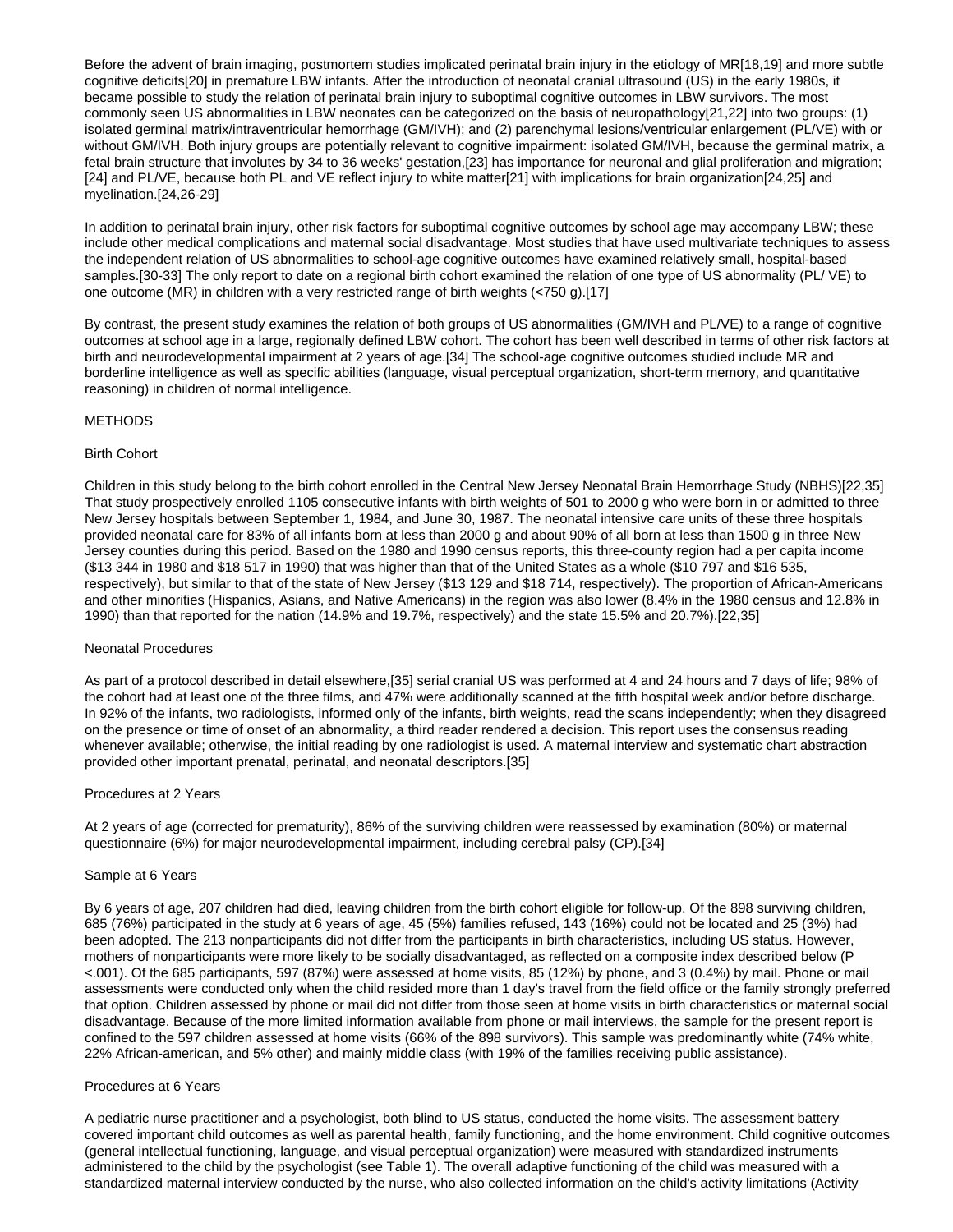Limitations Questionnaire[36]) and health status (Health Problems Questionnaire[36] and Service Utilization and Risk Factors modulesl[37]). Informed consent by parents or legal guardians was obtained for all children before participation in the 6-year followup. All procedures were approved by the New York State Psychiatric Institute Institutional Review Board.

## Measures and Definitions of Cognitive Outcomes

Global cognitive outcomes (mental retardation, borderline intelligence, and normal intelligence) are defined as shown in Table 1. As required by the American Psychiatric Association[38] and the American Association on Mental Retardation,[39] impairment in both intelligence and adaptive functioning was necessary to meet criteria for MR. Children who were too impaired to be administered the Stanford-Binet (SB)[40] (n = 21) were assigned a composite score of 35, one point lower than the lowest obtainable score; this strategy is similar to that used in the Scottish Low Birthweight Study[7] and others.[17] All the untestable children scored less than 78 on the composite score of the Vineland Adaptive Behavior Scale,[41] and all but two had Vineland Adaptive Behavior Scale scores of less than 55, confirming that they were impaired rather than uncooperative.[42]

More specific cognitive outcomes were assessed using the measures shown in Table 1. Language was assessed by the Verbal Reasoning Area of the SB and by the Test of Language Development (TOLD).[43] One to three subtests of the TOLD (Picture and Oral Vocabulary and Sentence Imitation) were not administered to 138 children because of time constraints. For these children, scores from comparable subtests of the SB (transformed to accommodate the differing SDs of the two tests) were substituted when computing the three major quotients. Short-term memory and quantitative reasoning were assessed with the areas of the SB covering these domains, bearing in mind that the subtests of the SB have not been as extensively validated as the overall composite score.[44] Visual perceptual organization was assessed with the Abstract Visual Reasoning Area of the SB, which consists of tests of pattern recognition and copying of designs; the Developmental Test of Visual Motor Integration (VMI),[45] which also tests the ability to copy designs; and the Test of Visual Perceptual Skills (TVPS)[46] (see Table 1). The TVPS assesses the ability to recognize abstract forms when they are presented alone or embedded in other figures and/or transformed in scale or orientation; responses require no manual dexterity. Impairment on any of the above tests was defined as a score more than 2 SDs below the mean for that test; such impairments are considered important factors in the poorer academic performance of preterm LBW children relative to peers.[3,4]

# Definitions of Perinatal Predictors

## US Status

US abnormalities were defined as shown in Table 1. GM hemorrhage and IVH frequently co-occur, and both represent stages in the evolution of brain hemorrhage in the subependymal area.[22,47] PLs and VE are both likely to represent injury to white matter,[21,22] regardless of cause. US groups are defined here as: (1) isolated GM and/or IVH (GM/IVH) (2) PL and/or VE (PL/VE) with or without GM/IVH, and (3) no abnormality (NA). These groupings are more consistent with pathologic findings[21] than is the widely used Papile classification.[48] Assignment to a given US group was based on the most abnormal scan in the entire series for a given infant. Of the 597 children in the present sample, there were 468 with NA, 83 with isolated GM/IVH, and 46 with PL/VE. Of those in the last group, 20 children had PL without VE (12 with and 8 without GM/IVH), 15 had both PL and VE (12 with and 8 without GM/ IVH), and 11 had VE without PL (all with GM/IVH); no child had VE alone.

Non-US Predictors from the Prenatal, Perinatal, and Neonatal

# Periods

Maternal social disadvantage was defined by a composite index modeled after that used by Hack et al.[11,17] The following five maternal characteristics at the time of the infant's birth were coded as 1 (present) or 0 (absent) and added to yield an index: (1) not a high school graduate; (2) nonwhite race; (3) any income from public assistance; (4) younger than 19 years; and (5) not married. This index had an acceptable level of reliability (Cronbach's [alpha] = 0.69); when data were missing for one or more components, the mean of the remaining components was substituted for the missing one(s) in calculating the sum. Perinatal data included sex, plurality, mode of delivery, Apgar scores at 1 and 5 minutes, birth weight, gestational age, and fetal growth ratio (FGR). FGR was defined as the birth weight relative to the 50th percentile point of the weight-for-gestational age distributions (specific for sex and multiple versus singleton birth) compiled by Williams et al.[49] Infants with birth weights below the 10th percentile on these normative distributions were considered small for gestational age. Neonatal complications of prematurity included the lowest diastolic blood pressure between the 4th and 24th hours of life, the fraction of inspired oxygen at the end of 24 hours, and the presence or absence of respiratory distress syndrome, patent ductus arteriosus, and septicemia. Measures of neonatal chronic illness included days receiving supplemental oxygen, days receiving mechanical ventilation, oxygen dependence at 36 weeks postconceptional age, and days in the hospital.

# Statistical Analysis

Bivariate associations between global cognitive outcomes and the predictor variables, as well as between US status and the other predictor variables, were assessed using analysis of variance and [[chi].sup.2] tests. All significance levels are two tailed, with a minimum of [alpha] = 5%. The attributable risk of the different US groups for MR and borderline intelligence was calculated according to the method of Fleiss.[50]

For multivariate prediction of global cognitive outcomes (MR, borderline intelligence, and normal intelligence), multinomial logistic regression was used. US status was entered first into the equation, and the remaining predictor sets (maternal social disadvantage, perinatal data, neonatal complications of prematurity, and neonatal chronic illness) were entered in chronologic order. The FGR, rather than birth weight, was entered as part of the perinatal set. Because of collinearity among variables, the fraction of inspired oxygen was selected to represent the neonatal complications set in the multivariate analyses, and days receiving mechanical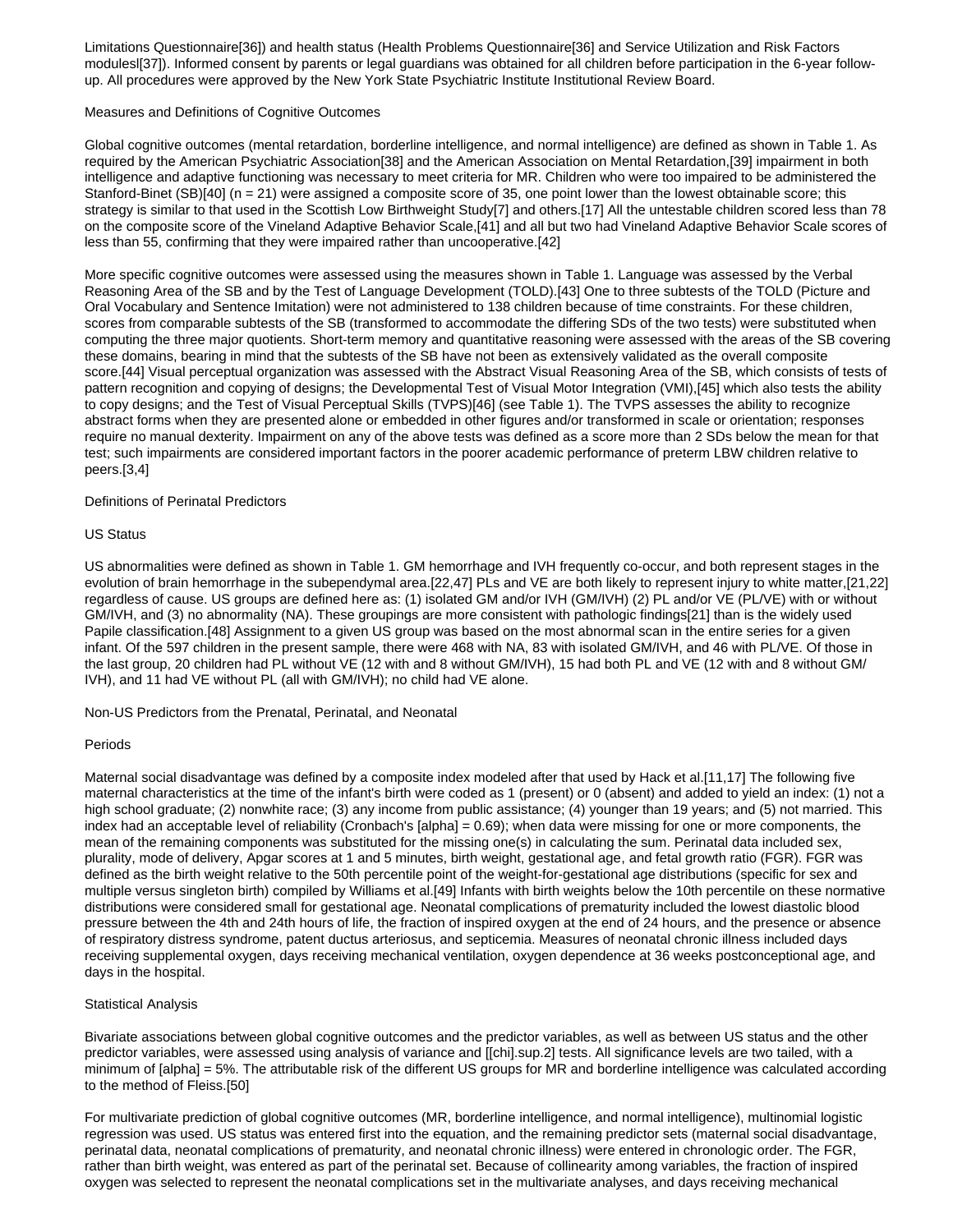ventilation, the neonatal chronic illness set. Each selected variable related strongly to outcome and loaded highly on the first principal component of its set.

In examining associations with specific cognitive outcomes (eg, language), the sample was restricted to children with at least normal intelligence, as defined in Table 1. The bivariate associations of US status with specific cognitive outcomes were assessed with oneway analyses of variance. To assess the effects of US status independent of non-US factors on the specific cognitive outcomes, all predictors listed above were entered simultaneously in a series of ordinary least squares regressions.

In all regressions, missing data were handled by substituting an arbitrary constant for the missing value and adding a dummy missing value indicator to the equation. This strategy preserved sample size and maintained interpretability of the coefficients associated with each predictor.[51] Data were missing for only two predictors, the 5-minute Apgar score (17 cases) and fraction of inspired oxygen (193 cases in which oxygen was not used); both missing value indicators were unrelated to outcome.

RESULTS

Global Cognitive Outcomes: Mental Retardation and

Borderline Intelligence - Prevalence and Relation

## to US Status

For the sample as whole, the mean scores on general intellectual functioning (99.7 [+ or -] 18.1) and adaptive functioning (94.5 [+ or - ] 16.7) were within the normal range. However, as shown in Table 2, the sample included significantly more children with MR than expected based on the population distribution of the SB composite (5.0% vs 2.5%; P < .001) and significantly fewer children with borderline intelligence  $(6.4\% \text{ vs } 13.4\%, \text{ P} < .001).$ 

The rates of MR and borderline intelligence differed significantly across US groups (Table 2). Compared with the NA group, the PL/VE group was at markedly excess risk for MR (odds ration [OR], 69.0), with an unadjusted attributable risk of 60%, and modestly increased risk for borderline intelligence (OR, 5.9), with an unadjusted attributable risk of 10%. Compared with the NA group, the GM/IVH group was at modestly excess risk for MR (OR, 5.0), with an unadjusted attributable risk of 3%, but at no excess risk for borderline intelligence.

## Bivariate Relation of non-US Predictors to US Status

Table 3 shows that several non-US risk factors differed by US group, with the NA and PL/VE groups generally being at the least and most risk, respectively.

Compared with the NA group, both the PL/VE and GM/IVH groups had significantly lower mean gestational ages and birth weights. (The slightly lower average FGR and significantly higher rate of small-for-gestational age infants in the NA group, compared with the two US abnormality groups, result from using of a birth weight cutoff to define the cohort.[52]) Compared with the NA group, both the US abnormality groups also had significantly lower 1-minute Apgar scores and higher rates of respiratory distress and patent ductus arteriosus and required, on average, higher percentages of inspired oxygen and more days of mechanical ventilation, supplemental oxygen, and hospitalization. The PL/VE group additionally had significantly lower 5-minute Apgar scores and diastolic blood pressures than the NA group.

Bivariate Relation of Non-US Predictors to Global

# Cognitive Outcomes

Table 4 shows that several non-US risk factors were associated with global cognitive outcomes. Children with MR were born on average about 2.5 weeks earlier and those with borderline intelligence were born about 1.2 weeks earlier than children with normal intelligence. Compared with children with normal intelligence, both children with MR and those with borderline intelligence had significantly lower birth weights and lower Apgar scores; they also had more neonatal complications, as indicated by lower diastolic blood pressure and higher fractions of inspired oxygen, and more neonatal chronic illness, as indicated by more days of mechanical ventilation, supplemental oxygen, and hospitalization. Children with MR, compared with children with normal intelligence, additionally had higher rates of respiratory distress syndrome and patent ductus arteriosus.

# Global Cognitive Outcome. Multivariate Analysis

The effects of US status on global cognitive outcomes remained essentially unchanged as successive sets of predictors were added to the multinomial logistic regression. Table 5 shows the results for the final equation with all predictors entered. This equation predicts well the categories of global cognitive outcome at age six; [[chi].sup.2] = 155.7 (P <.001) with a pseudo-[R.sup.2] of 30%.[53]

US status explained 16% of the variance in the three categories of global cognitive outcome, as indicated by the pseudo [R.sup.2]2 for the first step of the regression. Each subsequent predictor set, with the exception of maternal social disadvantage, added significantly to the explanation of variance in outcome. Perinatal data explained a further 5%; neonatal complications, 2% and neonatal chronic illness, 7%.

MR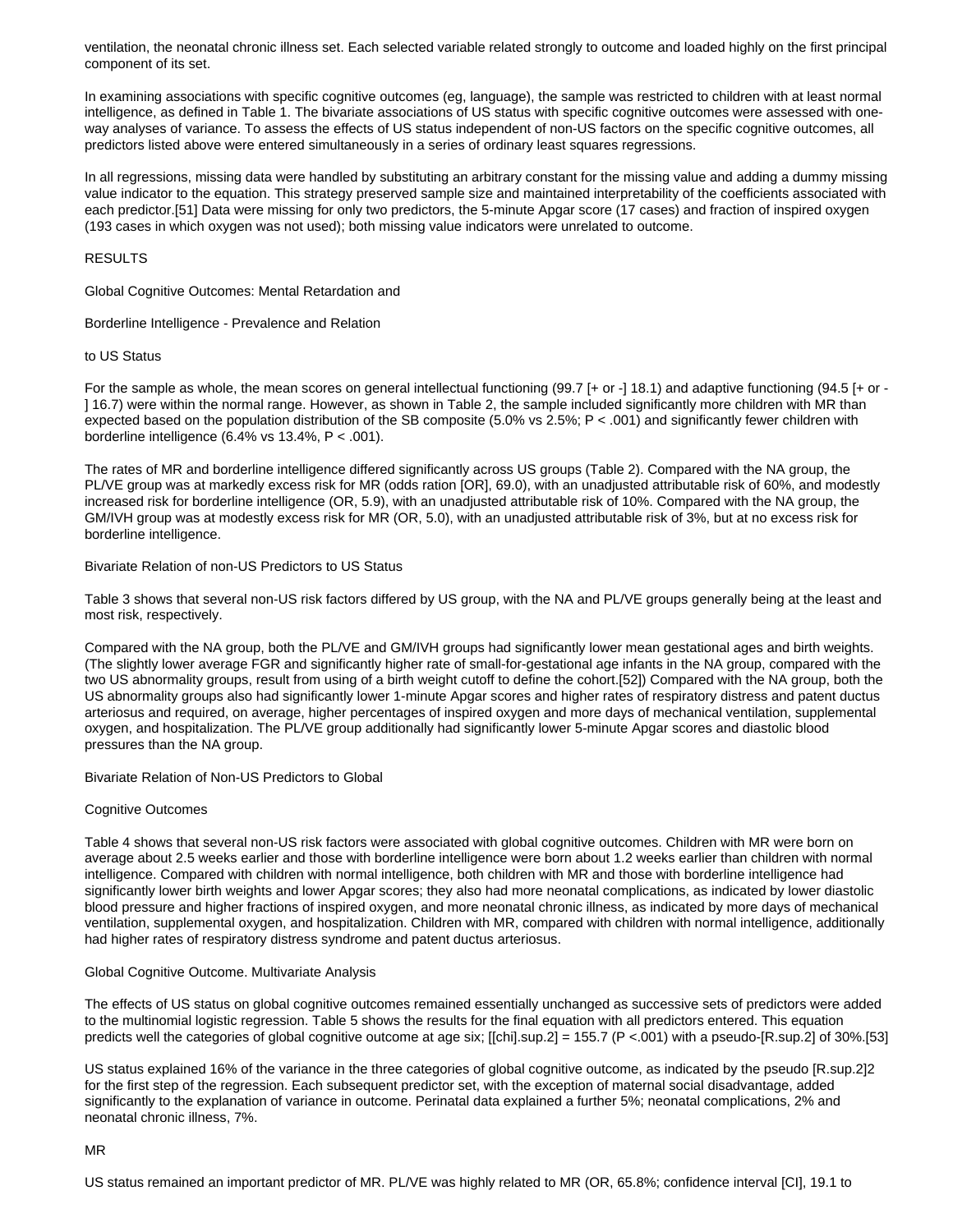227.4; P < .001). The children with isolated GM/IVH were also at a significantly higher risk for MR (OR, 4.6; CI, 1.2-18.6; P < 0.05). The number of days receiving mechanical ventilation also significantly increased the risk for MR; for every day receiving ventilation the OR for MR increased by 7%.

## Borderline Intelligence

Children with PL/VE but not those with isolated GM/IVH were at higher risk for borderline intelligence (OR, 3.7; CI, 1.3-10.8). Of the non-US predictors, maternal social disadvantage at birth, fraction of inspired oxygen, and days receiving mechanical ventilation also significantly increased the likelihood of borderline intelligence.

# Adjusted Attributable Risk for MR and Borderline Intelligence

The adjusted attributable risk of PL/VE for MR was 51%. That is, the prevention of PL/VE in the LBW population would have reduced the prevalence of MR by about half. The attributable risks of PL/VE for borderline intelligence (5%) and of GM/IVH for MR (5%) remained essentially at their initial levels after controlling for all other predictors.

# Cognitive Outcomes in Children of Normal

## Intelligence

The majority of children (529 [89%] of 597) were of normal intelligence (SB composite at or above 84). Some of these children (83 [16%] of 529) nonetheless exhibited impairment on tests of visual perceptual organization or language. In particular, 3% were impaired on the VMI, 2% were impaired on the TVPS, and 8% were impaired on the spoken language quotient of the TOLD. Language impairment was primarily expressive (12% impaired); only 3% were impaired in receptive language. Consistent with the SB composite criterion for normal intelligence, impairments were not present in any of the SB areas.

## Bivariate Relations With US Status

Because the rates of impairment for these more specific cognitive abilities were generally low among the children with normal intelligence, their association with US status was, assessed using continuous scores (see Table 6). The US groups differed significantly on all three scores reflecting visual perceptual organization, with the PL/VE group scoring 7 to 13 points lower than those of the NA group (P < .050). Language abilities, short-term memory, and quantitative skills did not differ significantly across US groups.

#### Multivariate Relations With US and Other Perinatal

#### **Predictors**

With all remaining predictors controlled in a simultaneous ordinary least squares regression, PL/VE still had a significant effect on the three assessments of visual perceptual organization. As indicated by the unstandardized partial regression coefficients (Bs), the adjusted mean for the PL/VE group was lower than that of the NA group by points on the abstract visual reasoning area score of the SB scale, 6.33 points on the VMI, and 10.23 points on the TVPS (all P < .050). The adjusted means for the GM/IVH group did not differ from those of the NA group on any of these variables.

With the effects of all other predictors controlled, two of the non-US risk factors, namely maternal social disadvantage and the FGR, had fairly consistent effects on specific cognitive outcomes. With each additional component of maternal social disadvantage, adjusted scores on all cognitive outcomes, with the exception of the VMI, dropped, on average, by about two to four points (Bs ranged from -1.76 to -3.97; all P < .001); the VMI was unrelated to social disadvantage. Higher FGRs were also significantly associated with better performance on several tests; for each 10th of a unit increase in the FGR (eg, from 0.8 to 0.9 of the expected weight for age), adjusted scores rose, on average, by 1.1 points on the overall spoken language quotient of the TOLD (P < .050), by 0.9 points on the receptive language quotient of the TOLD (P < .050), by 0.8, 1.1, and 1.2 points, respectively, on the quantitative reasoning (P < .005), short-term memory (P < .001), and abstract visual reasoning (P < .010) area scores of the SB scale, and by 1.7 points on the TVPS (P < .005). Both gender and the 5-minute Apgar score were significantly related to VMI performance but to no other outcomes. Boys' adjusted scores on the VMI were on average around three points lower than those of girls (B = -2.82; P < .005), whereas there was about one point of gain on the VMI for each one point of gain on the Apgar score (P < .050).

A further series of regressions explored whether the effect of PL/VE on perceptual performance would be affected by statistically controlling for obvious neurologic complications. In these analyses, terms representing the presence of a ventriculoperitoneal shunt, a history of seizures, and a diagnosis of disabling CP at 2 years of age were added to the regression equation, both individually and as a set. For the abstract visual reasoning subtest of the SB scale, the effect of PL/VE remained significant when controlling for each neurologic condition individually (P < .010 for seizures, and P < .050 for shunts and disabling CP) but not when all three were controlled. For both the VMI and the TVPS, however, the effect of PL/VE remained significant even after controlling for all three neurologic conditions (P < .050).

#### **DISCUSSION**

The present study is a 6-year follow-up of infants enrolled in the NBHS,[22,35] a large, regionally defined LBW birth cohort, screened in the neonatal period with serial cranial US according to a prospective, timed protocol. The principal findings were as follows: The sample had twice the expected rate of MR, almost all moderate to profound in severity. PL/VE was related independently of all other predictors to both MR and borderline intelligence, 51% percent of the cases of MR were attributable to PL/VE. Isolated GM/IVH was more modestly related to MR but was not related to borderline intelligence. Of non-US factors, only days receiving mechanical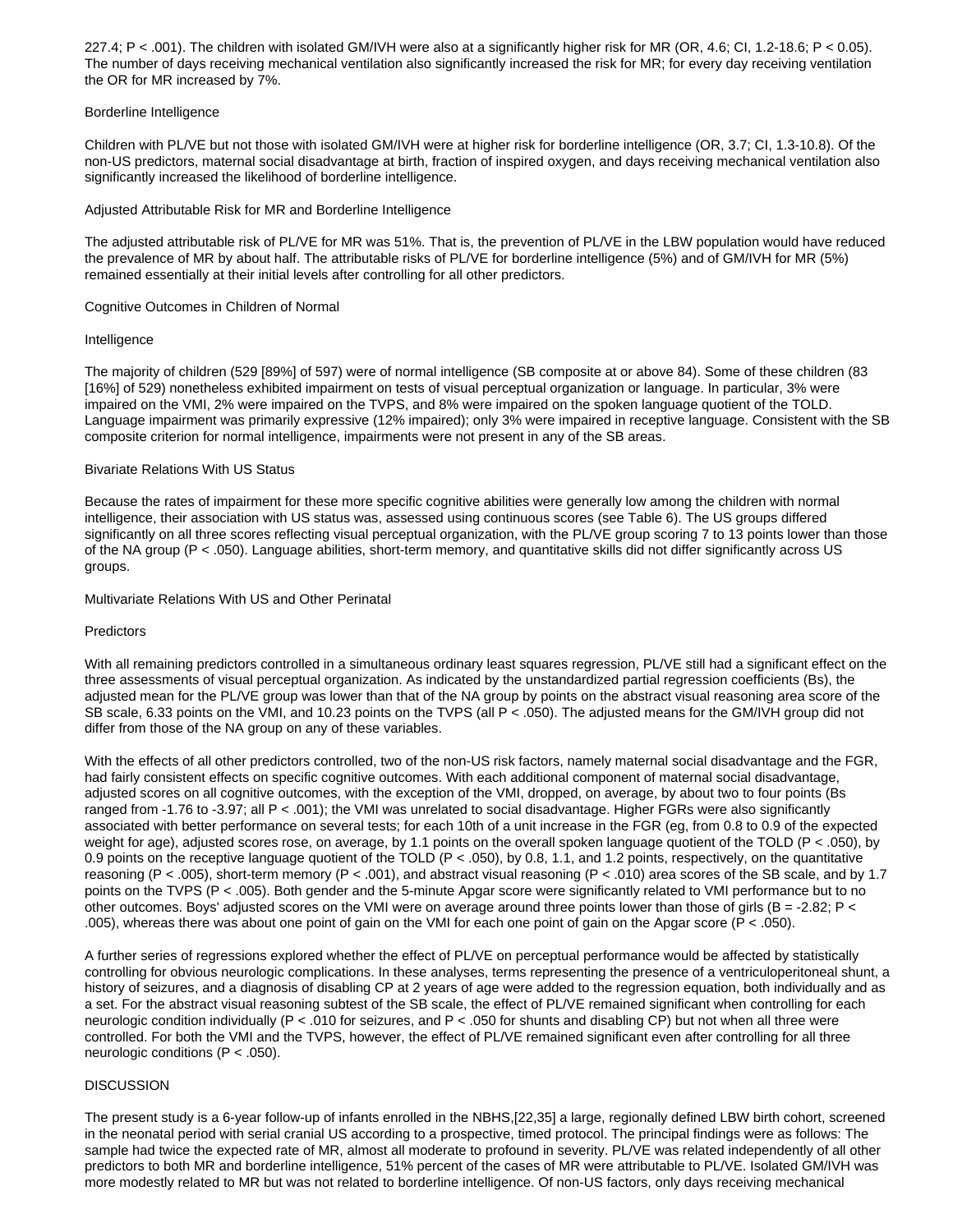ventilation increased the risk for MR. Maternal social disadvantage at birth increased the risk for borderline intelligence but not for MR. Among children of normal intelligence, those with PL/VE, but not isolated GM/IVH, performed more poorly than those with no US abnormalities on tests of visual perceptual organization.

The distribution of global cognitive outcomes at 6 years of age in the NBHS cohort differs from that of the Scottish Low Birthweight Study, another regional cohort of similar birth weights born during the same period and followed to school age.[7] The prevalence of MR in the NBHS cohort is similar to that of the Scottish cohort (5% in both). However, the prevalence of borderline intelligence is lower (6% vs 24%) and the prevalence of normal intelligence is higher (89% vs 70%) than in the Scottish cohort. Given that other studies have shown a positive relation of socioeconomic status to intelligence in VLBW children,[3,14,54,55] the lower rate of borderline intelligence in this sample may reflect the relative affluence of the region studied, as well as selective attrition of children born to mothers at social disadvantage.

PL/VE on neonatal US was a strong predictor of MR at 6 years of age, whereas GM/IVH was only modestly associated with MR. These findings are consistent, with some exceptions,[30,56] with those of hospital-based studies that found a strong relation of parenchymal lesions and/or ventricular enlargement to developmental delay during the first 2 years of life,[57-65] and the preschool years,[66] as well as to MR by school age[31] in infants of low birth weight. A recent study by Hack et al[17] also found a strong relation between PL/VE and MR at school age in a regional cohort of children whose birth weights were less than 750 g. The present study examined a broader range of birth weights and global cognitive outcomes and found that PL/VE was also associated with borderline intelligence at school age, although the adjusted attributable risk (10%) was far lower than that for MR (51%).

The strong relation of PL/VE and more modest relation of GM/IVH to MR at 6 years of age parallels the relation of PL/VE and GM/IVH to disabling CP at 2 years of age in the same cohort.[34] Indeed, GM/ IVH and PL/VE were not associated with MR at 6 years of age in the absence of disabling CP at 2 years of age, a finding similar to that of others.[67] Given the strong relation of white matter injury to disabling CP,[68] it is possible that the modest relation of GM/ IVH to both MR and disabling CP was due to white matter injury that was undetected by US, either because the study protocol focused on the first week and PL/VE may occur up to the 5th week after birth,[69] if not later, or because US has been shown to insensitive to smaller brain lesions.[21,22,70]

Of the specific cognitive abilities assessed in children of normal intelligence, only those reflecting visual perceptual organization were significantly associated with US abnormalities. Again, it was the children with PL/VE rather than those with GM/ IVH who performed more poorly than the unaffected children, even with control for neurologic problems. Although some prior studies, using small samples, found no relation of these abilities (the VMI, in particular) to US status (eg, Vohr et al,[30] Ford et al,[71] and Lowe and Papile[72]), the present results are consistent with those of Roth et al,[31] who found an effect on the, VMI of differing US groups, with the lowest scores being in the group with ventricular dilation. Poor visual-motor integration has been one of the most common findings for premature infants generally.[5] The present results suggest that such deficits in premature infants may be due principally to PL/VE.

The anatomic links between PL/VE and suboptimal' cognitive outcomes in LBW infants are not entirely clear. Postmortem evidence that PL/VE reflects white matter injury[21] implicates white matter injury as a direct cause of suboptimal cognitive outcomes and/or as a marker for parallel lesions elsewhere in the brain that cause such outcomes.[22] These alternatives cannot be explored in other than a speculative way here. PL/VE might disrupt processes essential to normal brain organization (ie, establishment and differentiation of subplate neurons; alignment, orientation, and layering of cortical plate neurons; dendritic and axonal ramifications; synaptogenesis; cell death and selective elimination of neuronal processes and of synapses; and glial proliferation and differentiation)[25] via injury to neurons in the transient subplate zone,[73,74] or to late-migrating astrocytes that are essential to the organization of the superficial cortical layers.[24,75] PL might interfere with myelination and brain growth by impeding the migration of oligodendroglial precursors from the germinal matrix to the cerebral white matter, where they undergo differentiation and myelination.[2,24,68,76] White matter necrosis may lead to diminished total brain white matter, resulting in VE without cranial enlargement and, in severe cases, microcephaly.[68]

VE secondary to PL, as described above, or to GM/IVH[23] may also affect brain organization by causing axonal stretching and disruption with subsequent loss and gliosis, as well as diminished cerebral blood flow. In the newborn cat, experimental vetriculomegaly causes alterations in neurotransmitter levels[77] and synaptogenesis[78] throughout the cerebral cortex. These effects show a rostrocaudal gradient of severity, with the occipital cortex most affected.[77,78] The greater vulnerability of the parietal and occipital cortices has been attributed to their close proximity to the ventricle wall. The motor cortex, located rostrally, is separated from the ventricle by more white matter, which may resist the outward spread of pressure and for edema; as a result, the ventricular system enlarges more readily toward the occipital pole.[78] These experimentally induced effects on the cerebral cortex as a whole and, more specifically, on the parietal and occipital cortices are consistent with the findings here of a relation of PL/VE to poor performance both on tests of general cognitive ability (intelligence) and on tests assessing visual perceptual organization specifically. In an individual child, the particular pattern of cognitive (and motor) impairment caused by PL/VE is likely to depend on the site, extent, and timing of the lesions,[79-83] factors not examined here.

Given the important role of the germinal matrix in neuronal proliferation and migration[24] and the probability that the germinal matrix was still active at birth in most of this cohort, the finding that isolated GM/IVH was not related to borderline intelligence or to any of the specific cognitive outcomes studied was somewhat surprising. Although isolated GM/ IVH was not related to developmental delay at 1 year in a regional subgroup of the birth cohort studied here,[64] Scott et al[84] found a significant downward trend in Bayley Mental Index scores among GM/ IVH survivors compared with control infants serially tested to 18 months of age, suggesting that subtle deficits caused by "silent hemorrhage" may emerge in time. Lowe and Papile[72] found that, by school age, VLBW children with GM/IVH scored lower than unaffected VLBW children on a combination of neuropsychological tests. Frisk and Whyte[32] found that GM/IVH (with or without mild hypoxic-ischemic damage) was associated with deficits in sentence comprehension and working memory. It is possible that the measures used in this study were not sufficiently sensitive to detect effects of isolated GM/IVH on specific cognitive abilities at this age. It is also possible that the some effects of isolated GM/IVH on cognitive performance may emerge later in development.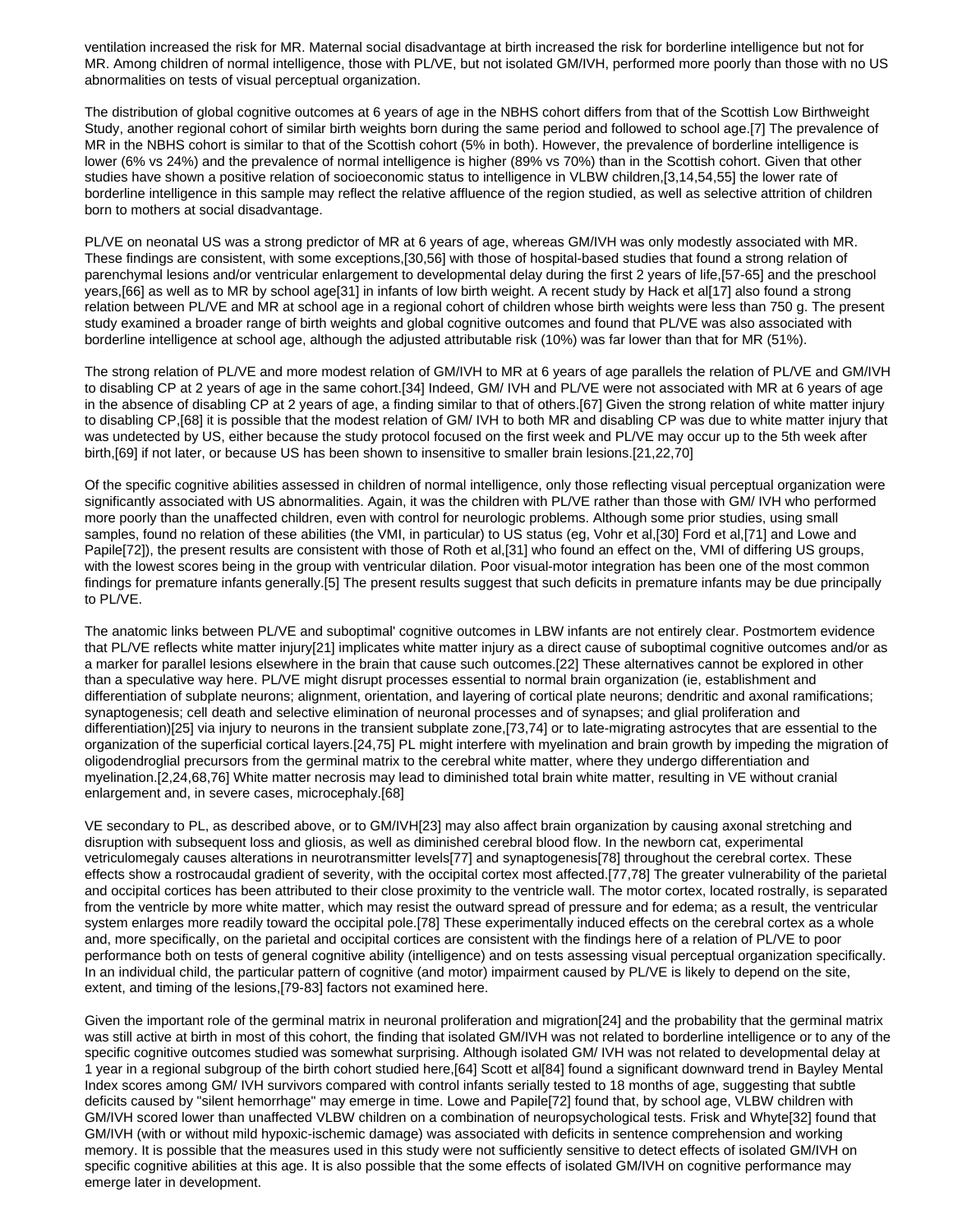Among non-US factors, days receiving mechanical ventilation was the only risk factor examined that was independently related to MR. Others have found that bronchopulmonary dysplasia, the most common medical complication requiring prolonged ventilation and a factor we have not yet examined, is associated with cognitive impairment by school age.[85-87] This may be related to selective neuronal necrosis.[88-89] It is also noteworthy that maternal social disadvantage at the time of the infant's birth was independently related to borderline intelligence but not to MR at 6 years of age. This finding is consistent with the lack of association typically seen between social disadvantage and moderate to profound MR (present in all but a few cases of MR in this cohort), as contrasted with mild MR or borderline intelligence.[90]

#### Implications of This Study

This is the first population-based study of LBW infants that has examined the independent relation of neonatal cranial US abnormalities to cognitive abilities at school age. Relative to other risk factors, US abnormalities consistent with white matter injury were the single most important determinants of general intellectual functioning, accounting for half of the cases of MR. In children of normal intelligence, these US indicators of white matter injury were related to poor visual perceptual organization and, thereby, may have significance for later school performance. The prevention of white matter injury would reduce substantially the prevalence of suboptimal cognitive outcomes in LBW infants.

#### **REFERENCES**

[1.] McCormick MC. Long-term follow-up of infants discharged from neonatal intensive care units. JAMA. 1989;261:1767-1772 [2.] Volpe JJ. Cognitive deficits in premature infants. N Engl J Med. 1991; 325:276-278 [3.] Hunt JV, Cooper BAB, Tooley WH. Very low birth weight infants at 8 and 11 years of age: role of neonatal illness and family status. Pediatrics. 1988;82:596-603 [4.] Klein N, Hack M, Gallagher J, Fanaroff AA. Preschool performance of children with normal intelligence who were very low-birth-weight infants. Pediatrics. 1985;75:531-537 [5.] Ornstein M, Ohlsson A, Edmonds J, Asztalos E. Neonatal follow-up of very low birthweight/extremely low birthweight infants to school age: a critical overview. Acta Paediatr Scand. 1991;80:741-748 [6.] Peterson MB, Greisen G, Kovacs R, Munck H, Friis-Hansen B. Status at four years of age in 280 children weighing 2300 g or less at birth. Dan Med Bull. 1990; 37:546-552 [7.] Scottish Low Birthweight Study Group. The Scottish Low Birthweight Study: II. Language attainment, cognitive status, and behavioural problems. Arch Dis Child. 1992;67:682-686 [8.] Breslau N, DelDotto JE, Brown GG, et al. A gradient relationship between low birth weight and IQ at age 6 years. Arch Pediatr Adolesc Med. 1994;148:377-383 [9.] Smith AEA, Knight-Jones EB. The abilities of very low-birthweight children and their classroom controls. Dev Med Child Neurol. 1990;32:590-601 [10.] Ross G, Lipper EG, Auld PAM. Educational status and school-related abilities of very low birth weight premature children. Pediatrics. 1991; 88:1125-1134 [11.] Hack M, Breslau N, Aram D, Weissman B, Klein N, Borawski-Clark E. The effect of very low birth weight and social risk on neurocognitive abilities at school age. Dev Behav Pediatr. 1992;13:412-420 [12.] Saigal S, Szatmari P, Rosenbaum P, Campbell D, King S. Intellectual and functional status at school entry of children who weighed 1000 grams or less at birth: a regional perspective of births in the 1980s. J Pediatr. 1990;116:409-416 [13.] Jarvenpaa Ann-L, Vlrtanen M, Pohjavuori M. The outcome of extremely low birthweight infants. Ann Med. 1991;23:699-704 [14.] Saigal S, Szatmari P, Rosenbaum P, Campbell D, King S. Cognitive abilities and school performance of extremely low birth weight children and matched term control children at age 8 years: a regional study. J Pediatr. 1991;118:751-760 [15.] Victorian Infant Collaborative Study Group. Eight-year outcome in infants with birth weight of 500 to 999 grams: continuing regional study of 1979 and 1980 births. J Pediatr. 1991;118:761-767 [16.] Teplin SW, Burchinal M, Johnson-Martin N, Humphry RA, Kraybill EN. Neurodevelopmental, health, and growth status at age 6 years of children with birth weights less than 1001 grams. J Pediatr. 1991;118: 768-777 [17.] Hack M, Taylor G, Klein N, Eiben R, Schatschneider C, Mercuri-Minich N. School-age outcomes in children with birth weights under 750 g. N Engl J Med. 1994;331:753-759 [18.] Towbin A. Central nervous system damage in the human fetus and newborn infant. Am J Dis Child. 1970;119:529-542 [19.] Leech RW, Alvord EC. Morphologic variations in periventricular leukomalacia. Am J Pathol. 1974;74:591-600 [20.] Fuller PW, Guthrie RD, Alvord EC. A proposed neuropathological basis for learning disabilities in children born prematurely. Dev Med Child Neurol. 1983;25:214-231 [21.] Paneth N, Rudelli R, Monte W, et al. White matter necrosis in very low birth weight infants: neuropathologic and ultrasonographic findings in infants surviving six days or longer. J Pediatr. 1990;116-975-984 [22.] Paneth N, Rudelli R, Kazam E, Monte W. Brain Damage in the Preterm Infant. London, United Kingdom: MacKeith Press; 1994 [23.] Volpe JJ. Intracranial hemorrhage: germinal matrix - intraventricular hemorrhage of the premature infant. In: Neurology of the Newborn. 3rd ed. Philadelphia, PA: WB Saunders Co; 1994;403-466 [24.] Evrard P, Gressens P, Volpe JJ. New concepts to understand the neurological consequences of subcortical lesions in the premature brain. Biol Neonate. 1992;61:1-3 [25.] Volpe JJ. Neuronal proliferation, migration, organization, and myelination. In: Neurology of the Newborn. 3rd ed. Philadelphia, PA: WB Sauners Co; 1994:43-94 [26] de la Monte SM, Hsu FI, Hedley-Whyte ET, Kupsky W. Morphometric analysis of the human infant brain: effects of intraventricular hemorrhage and periventricular leukomalacia. J Child Neurol. 1989;4:101-110 [27.] Skranes JS, Nilsen G, Smevik O, Vik T, Rinck P, Brubakk AM. Cerebral magnetic resonance imaging (MRI) of very low birth weight infants at one year of corrected age. Pediatr Radiol. 1992; 22:406-409 [28.] van de Bor M, den Ouden L, Guit GL. Value of cranial ultrasound and magnetic resonance imaging in predicting neurodevelopmental outcome in preterm infants. Pediatrics. 1992;90:196-199 [29.] de Vries LS, Eken P, Groenendaal F, van Haastert IC, Meiners LC. Correlation between the degree of periventricular leukomalacia diagnosed using cranial ultrasound and MRI later in infancy in children with cerebral palsy. Neuropediatrics. 1993;24:263-268 [30.] Vohr B, Coll CG, Flanagan P, Oh W. Effects of intraventricular hemorrhage and socioeconomic status on perceptual, cognitive, and neurologic status of low birth weight infants at 5 years of age. J Pediatr. 1992;121:280-285 [31.] Roth SC, Baudin J, McCormick DC, et al. Relation between ultrasound appearance of the brain of very preterm infants and neurodevelopmental impairment at eight years. Dev Med Child Neurol. 1993;35:755-768 [32.] Frisk V, Whyte H. The long-term consequences of periventricular brain damage on language and verbal memory. Dev Neuropsychol. 1994;10: 313-333 [33.] Raz S, Lauterbach MD, Hopkins TL, Porter CL, Riggs WW, Sander CJ. Severity of perinatal cerebral injury and developmental outcome: a dose-response relationship. Neuropsychology. 1995;9:91-101 [34.] Pinto-Martin JA, Riolo S, Cnaan A, Holzman C, Susser MW, Paneth N. Cranial ultrasound prediction of disabling and non-disabling cerebral palsy at age two in a low birth weight population. Pediatrics. 1995;95: 249-254 [35.] Pinto-Martin J, Paneth N, Witomski T, et al. The Central New Jersey Neonatal Brain Haemorrhage Study. Design of the study and reliability of ultrasound diagnosis. Paediatr Perinat Epidemiol. 1992; 6:273-284 [36.] Cadman D, Boyle MH, Offord DR, et al. Chronic illness and functional limitation in Ontario children: findings of the Ontario child health study. Can Med Assoc J. 1986;135:761-767 [37.] Goodman S, Alegria M, Hoven C, Leaf P, Narrow W. Core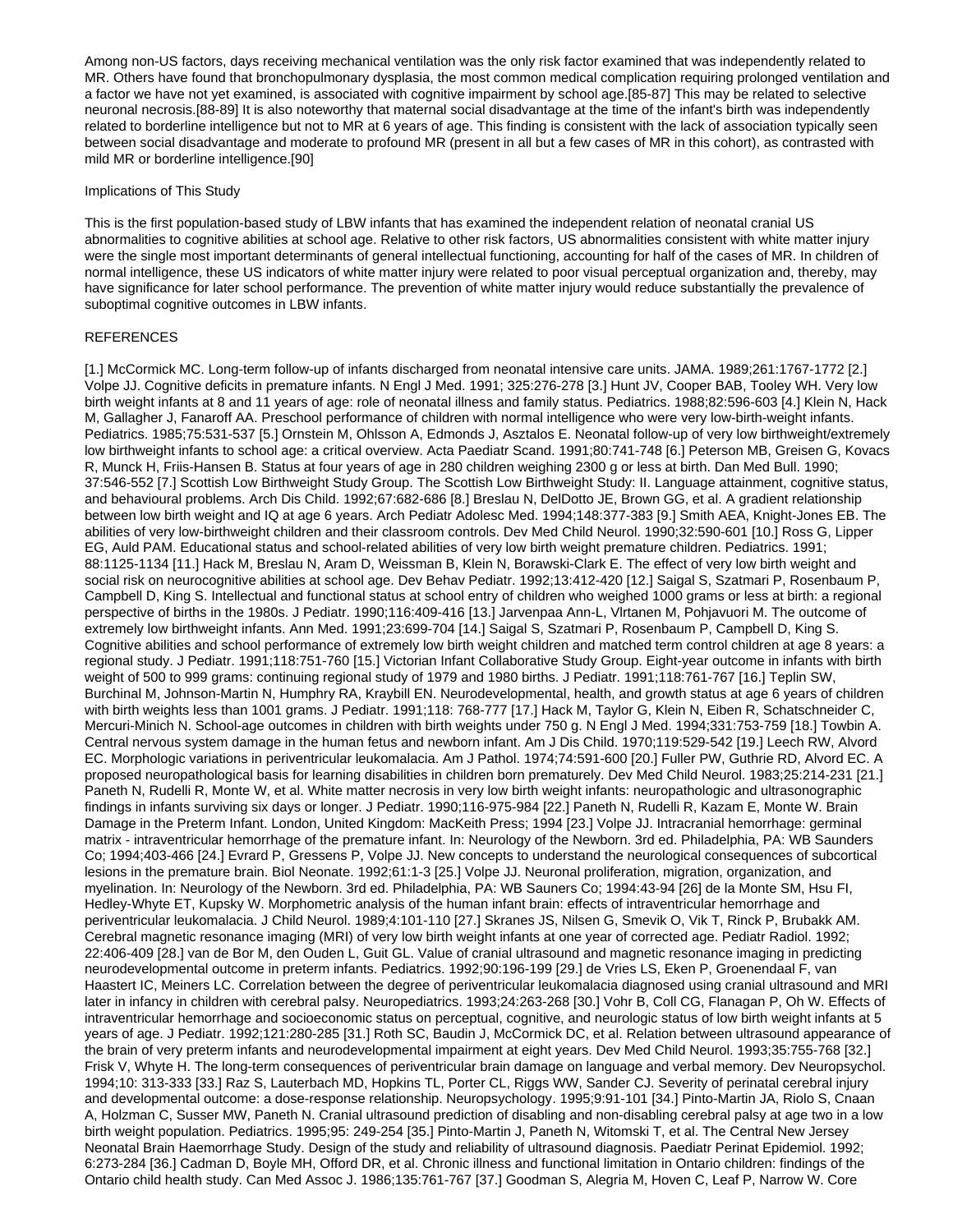Service Utilization and Risk Factors (SURF) Modules: NIMH Multi-site Methodologic Survey of Child and Adolescent Populations Field Trials. Rockville, MD: National Institutes of Mental Health; 1992 [38.] American Psychiatric Association. Diagnostic and Statistical Manual of Mental Disorders. 3rd ed - revised. Washington, DC: American Psychiatric Association; 1987 [39.] American Association on Mental Retardation. Mental Retardation: Definition, Classification, and Systems of Supports. 9th ed. Washington, DC: American Association on Mental Retardation; 1992 [40.] Thorndike RL, Hagen EP, Sattler JM. The Stanford-Binet Intelligence Scale: Guide for Administration and Scoring. 4th ed. Chicago, IL: Riverside Publishing Co; 1986 [41.] Sparrow SS, Balla DA, Cicchetti DV. Vineland Adaptive Behavior Scales, Interview Edition - Survey Form Annual. Circle Pines, MN: American Guidance Service; 1984 [42.] Bathurst K, Gottfried AW. Untestable subjects in child development research: developmental implications. Child Dev. 1987; 58:1135-1144 [43.] Newcomer PL, Hammill DD. Test of Language Development - 2, Primary. Austin, TX: Pro-Ed; 1988 [44.] Laurent J, Swerdlik M, Ryburn M. Review of validity research on the Stanford-Binet Intelligence Scale: fourth edition. Psychol Assessment. 1992;4:102-112 [45.] Beery KE. The VMI: Developmental Test of Visual-Motor Integration. 3rd ed. New York, NY: Modern Curriculum Press; 1989 [46.] Gardner MF. TVPS. Test of Visual-Perceptual Skills (Non-Motor). San Francisco, CA: Health Publishing Co; 1988 [47.] Hambleton G, Wigglesworth JS. Origin of intraventricular haemorrhage in the preterm infant. Arch Dis Child. 1976;51:651-659 [48.] Papile LA, Burstein J, Burstein R, Koffler H. Incidence and evolution of subependymal and intraventricular hemorrhage. J Pediatr. 1978;92: 529-534 [49.] Williams RL, Creasy RK, Cunningham GC, Hawes WE, Norris FD, Tashiro M. Fetal growth and perinatal viability in California. Obstet Gynecol. 1982;59:624-632 [50.] Fleiss JL. Statistical Methods for Rates and Proportions. 2nd ed. New York, NY: John Wiley & Sons; 1981 [51.] Cohen J, Cohen P. Applied Multiple Regression/Correlation Analysis for the Behavioral Sciences. 2nd ed. Hillsdale, NJ: Lawrence Erlbaum Associates; 1983 [52.] Arnold CC, Kramer MS, Hobbs CA, McLean FH, Usher RH. Very low birth weight: a problematic cohort for epidemiologic studies of very small or immature neonates. Am J Epidemiol. 1991;134:604-613 [53.] Hosmer DW. Applied Logistic Regression. New York, NY: John Wiley & Sons; 1989 [54.] McCormick MC, Gortmaker SL, Sobol AM. Very low birth weight children: behavior problems and school difficulty in a national sample. J Pediatr. 1990;117:687-693 [55.] McCormick MC, Brooks-Gunn J, Workman-Daniels K, Turner J, Peckham GJ. The health and developmental status of very low-birth-weight children at school age. JAMA. 1992;267:2204-2208 [56.] van de Bor M, Ens-Dokkum M, Schreuder AM, Veen S, Brand R, Verloove-Vanhorick PS. Outcome of periventricular intraventricular haemorrhage at five years of age. Dev Med Child Neurol. 1993;35:33-41 [57.] Stewart A, Thorburn RJ, Hope PL, Goldsmith M, Lipscomb AP, Reynolds EOR. Ultrasound appearance of the brain in very pre-term infants and neurodevelopmentat outcome at 18 months of age. Arch Dis Child. 1983;58:598-604 [58.] Bozynski ME, Nelson MN, Genaze D, et al. Intracranial hemorrhage and neurodevelopmental outcome at one year in infants weighing 1200 grams or less. Am J Perinatol. 1984;1:325-340 [59.] Kitchen WH, Ford GW, Murton LJ, et al. Mortality and two year outcome of infants of birthweight 500-1500 g: relationships with neonatal cerebral ultrasound data. Aust Paediatr J. 1985;21:253-259 [60.] Low JA, Galbraith RS, Sauerbrei EE, et al. Motor and cognitive development of infants with intraventricular hemorrhage, ventriculomegaly, or periventricular parenchymal lesions. Am J Obstet Gynecol. 1986;155: 750-756 [61.] Stewart AL, Reynolds EOR, Hope PL, et al. Probability of neurodevelopmental disorders estimated from ultrasound appearance of brains of very preterm infants. Dev Med Child Neurol. 1987;29:3-11 [62.] Sostek AM, Smith YF, Katz KS, Grant EG. Developmental outcome of preterm infants with intraventricular hemorrhage at one and two years of age. Child Dev. 1987;58:779-786 [63.] Lewis M, Bendersky M. Cognitive and motor differences among low birth weight infants: impact of intraventricular hemorrhage, medical risk, and social class. Pediatrics. 1989;83:187-192 [64.] Whitaker A, Johnson J, Sebris S, et al. Neonatal cranial ultrasound abnormalities: association with developmental delay at age one in low birth weight infants. J Dev Behav Pediatr. 1990;11:253-260 [65.] Bennett FC, Silver G, Leung EJ, Mack LA. Petiventricular echodensities detected by cranial ultrasonography: usefulness in predicting neurodevelopmental outcome in low-birth-weight, preterm infants. Pediatrics. 1990;85:400-404 [66.] Weisglas-Kuperus N, Baerts W, Fetter WPF, Sauer PJJ. Neonatal cerebral ultrasound, neonatal neurology and perinatal conditions as predictors of neurodevelopmental outcome in very low birthweight infants. Early Hum Dev. 1992;90:515-522 [67.] Graziani LJ, Spitzer AR, Mitchell DG, et al. Mechanical ventilation in preterm infants: neurosonographic and developmental studies. Pediatrics. 1992;90:515-522 [68.] Leviton A, Paneth N. White matter damage in preterm newborns: an epidemiologic perspective. Early Hum Dev. 1990;24:1-22 [69.] Nwaesei CG, Allen AC, Vincer MJ, et al. Effect of timing of cerebral ultrasonography on the prediction of later neurodevelopmental outcome in high-risk preterm infants. J Pediatr. 1988;112:970-975 [70.] Hope PL, Gould SJ, Howard S, Hamilton PA, Costello AM, Reynolds EOR. Precision of ultrasound diagnosis of pathologically verified lesions in the brains of very preterm infants. Dev Med Child Neurol. 1988;30:457-471 [71.] Ford LM, Steichen J, Asch PAS, Babcock D, Fogelson MH. Neurologic status and intracranial hemorrhage in very-low-birth-weight preterm infants: outcome at 1 year and 5 years. Am J Dis Child. 1989;143: 1186-1190 [72.] Lowe J, Papile LA. Neurodevelopmental performance of very-low-birth-weight infants with mild periventricular, intraventricular hemorrhage. Am J Dis Child. 1990;144:1242-1245 [73.] Kostovic I, Lukinovic N, Judas M, et al. Structural basis of the developmental plasticity in the human cerebral cortex: the role of the transient subplate zone. Metab Brain Dis. 1989;4:17-23 [74.] Kostovic I, Rakic P. Developmental history of the transient subplate zone in the visual and somatosensory cortex of the macaque monkey and human brain. J Comp Neurol. 1990;297:441-470 [75.] Gressens P, Richelme C, Kadhim HJ, et al. The germinative zone produces the most cortical astrocytes after neuronal migration in the developing mammalian brain. Biol Neonate. 1992;297:441-470 [76.] van de Bor M, Guit GL, Schreuder AM, et al. Early detection of delayed myelination in preterm infants. Pediatrics. 1989;84:407-411 [77.] Lovely TJ, McAllister JP II, Miller BS, et al. Effects of hydrocephalus and surgical decompression on cortical norepinephrine levels in neonatal cats. Neurosurgery. 1989;24:43-52 [78.] Wright LC, McAllister JP II, Katz SD, et al. Cytological and cutoarchitectural changes in the feline cerebral cortex during experimental infantile hydrocephalus. Pediatr Neurosurg. 1990;16:139-155 [79.] Fawer CL, Calame A, Furrer MT. Neurodevelopmental outcome at 12 months of age related to cerebral ultrasound appearances of high risk preterm infants. Early Hum Dev. 1985;11:123-132 [80.] Guzzetta F, Shackelford GD, Volpe S, Perlman JM, Volpe JJ. Periventricular intraparenchymal echodensities in the premature newborn: critical determinant of neurologic outcome. Pediatrics, 1986;78:995-1006 [81.] Fawer CL, Diebold P, Calame A. Periventricular leucomalacia and neurodevelopmental outcome in preterm infants. Arch Dis Child. 1987; 62:30-36 [82.] De Vries LS, Regev R, Pennock JM, Wigglesworth JS, Dubowitz LMS. Ultrasound evolution and later outcome of infants with periventricular densities. Early Hum Dev. 1988;16:225-233 [83.] Blackman JA, McGuinness GA, Bale JF, Smith WL. Large postnatally acquired porencephalic cysts: Unexpected developmental outcomes. J Child Neurol. 1991;6:58-64 [84.] Scott DT, Ment LR, Ehrenkranz RA, Warshaw JB. Evidence for late developmental deficit in very low birth weight infants surviving intraventricular hemorrhage. Childs Brain. 1984;11:261-269 [85.] Vohr BR, Garcia Coll C, Lobato D, Yunis KA, Oydea C, Oh W. Neurodevelopmental and medical status of low-birthweight survivors of bronchopulmonary dysplasia at 10 to 12 years of age. Dev Med Child Neurol. 1991;33:690-697 [86.] Robertson CMT, Etches PC, Goldson E, Kyle JM. Eight-year school performance, neurodevelopmental, and growth outcome of neonates with bronchopulmonary dysplasia: a comparative study. Pediatrics. 1992; 89:365-372 [87.] Landry SH, Fletcher JM, Denson SE, Chapieski ML. Longitudinal outcome for low birth weight infants: effects of